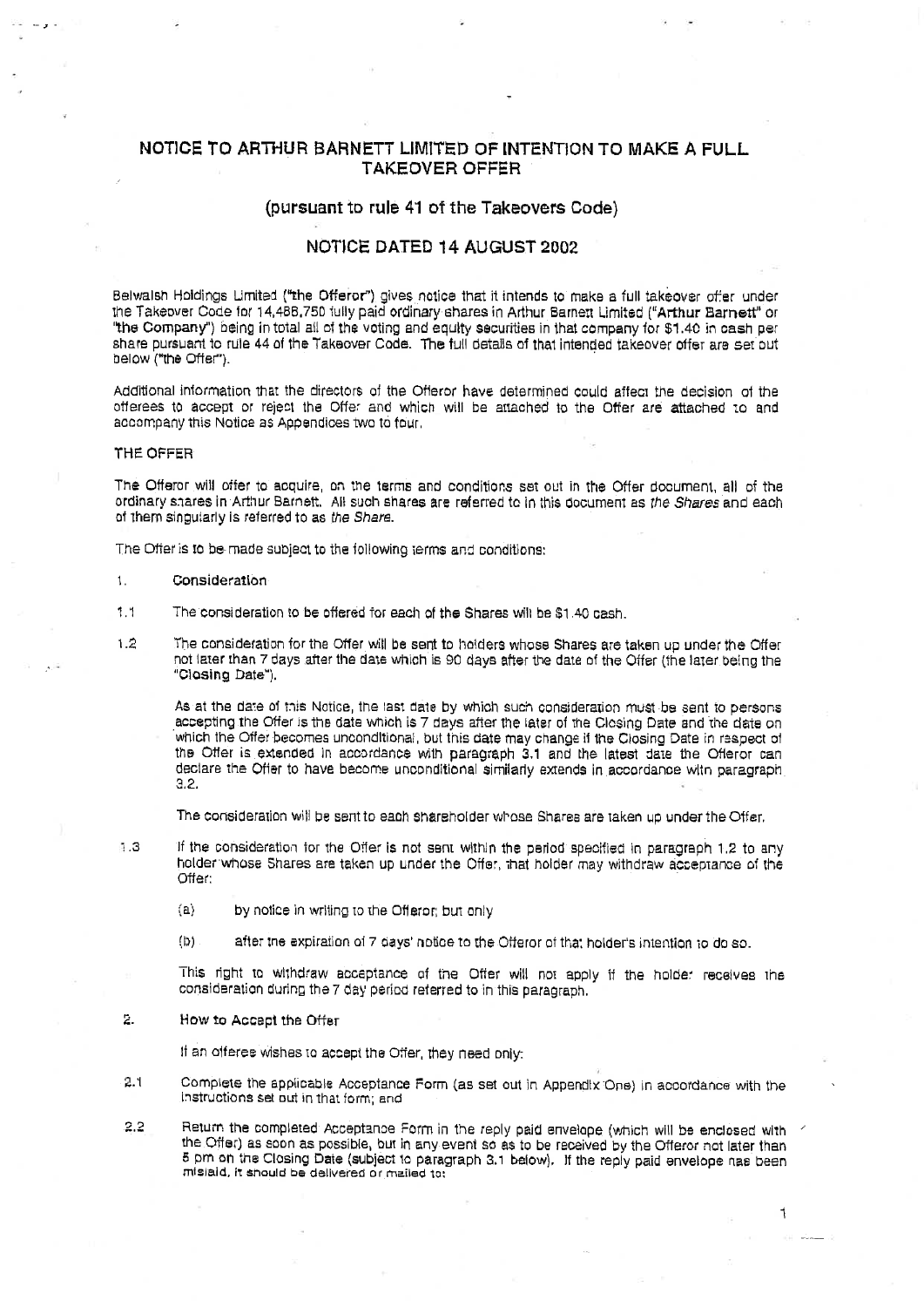Belwalsh Holdings Limited C/- T D Scott & Co PO Box 5344 Moray Place Dunedin

The Offeror may, in its discretion, treat any Acceptance Form as valid notwithstanding that it does not comply with this paragraph, and may, in its discretion, rectify any errors in, or omissions from, any Acceptance Form.

Acceptance of the Offer by each acceptor constitutes a contract between the acceptor and the Offeror on the terms and subject to the conditions of the Offer. Other than in the circumstances set out in paragraph 1.3 above, an acceptor may not withdraw their acceptance during the time the Offer is open for acceptances, whether or not there has been any variation of the Offer.

#### $\overline{a}$ . Terms of Offer

The Offer is subject to the following terms:

- $3.1$ Unless the Offer is totally withdrawn in accordance with the Takeovers Code and every person is released from every obligation incurred under the terms of it, or it lapses in accordance with its terms, it remains open for acceptance until and including the Closing Date (being 90 days after the date of the Offer) or such later Closing Date as the Offeror may decide in respect of the Offer in accordance with the Takeovers Code.
- $3.2$ The latest date on which the Offerer can declare the Offer to have become unconditional is the date which is 14 days after the Closing Date.

As at the date of this Notice, the date by which the Offer must become unconditional will be 14 days after the Closing Date, but the exact date may change if the Closing Date in respect of the Offer is extended in accordance with paragraph 3.1 above. If the Offer is not declared unconditional, the Offer will lapse.

- $3^{\circ}$ The Acceptance Form will comprise part of the Offer. The Acceptance Form duly completed may be treated by the Offeror as a valid acceptance of the Offer whether or not accompanied by the relevant FIN number.
- $5.4$ The Offer is open for acceptance by any person who holds the relevant Shares, whether acquired before or after the date of the Offer, upon production of satisfactory evidence of such person's entitlement to those Shares.
- All Shares are to be acquired free from all liens, charges, mortgages and encumbrances of any  $3.5$ kind whatever, but together with all rights attaching to them, including the right to all dividends and other distributions arriving after or by reference to a date coourring on or after a date upon which settlement of the Offer occurs in accordance with paragraph 7 below.
- $\ddot{a}$ , Conditions of Offer
- $6.1$ The Offer and any contract arising from it are subject to the conditions (subject to the right of the Offeror at its sole discretion to waive all or any of such conditions in whole or in part, to the extent permitted by the Takeovers Code or any exemption granted by the Takeovers Panel) that during the period from the date of the Offer until the last date by which the Offer must be declared unconditional by the Offeror:
	- no dividends, bonuses or other payments or distributions (including, without limitation,  $(a)$ any share buybacks) of any nature have been or will be declared, paid, or made upon or in respect of any of the Shares;
	- וסו. no further shares or convertible notes or any voting securities of any description of the Company or any of its subsidiaries have been or will be issued or agreed to be issued and there have been or will be no alteration of rights, privileges and restrictions attaching to the Shares:
	- neither the Company nor any of its subsidiaries has granted or will grant any option, or  $(c)$ . right, to subscribe for the issue of securities in the Company;
	- $(d)$ there has been and will be no alteration to the Constitution of the Company or any of its subsidiaries;

 $\overline{2}$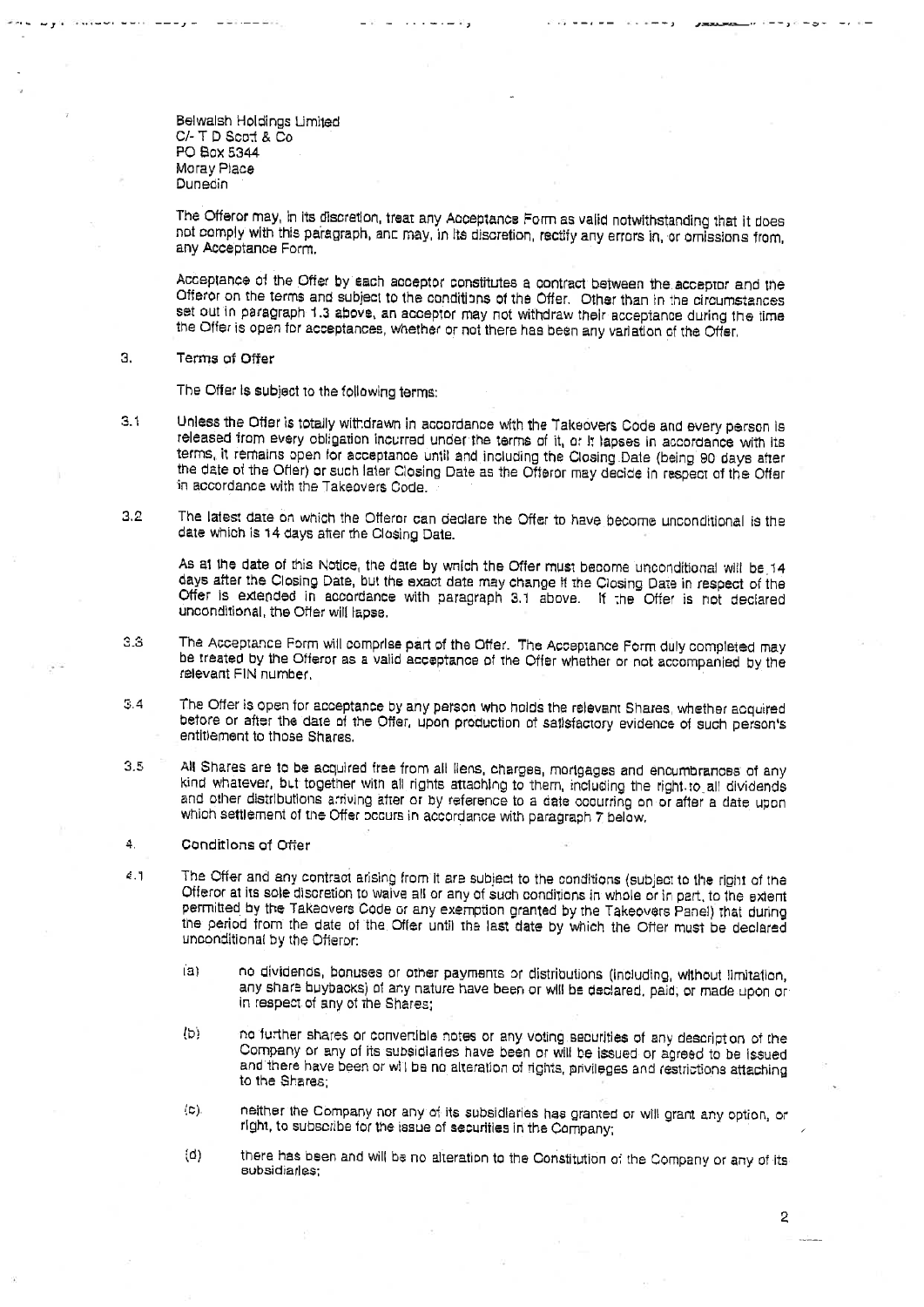neither the Company nor any of its subsidiaries enters into or contracts to enter into any  $(e)$ transaction to which listing rule 9.1 and/or listing rule 9.2 of the New Zealand Stock Exchange's listing rules applies.

#### $\leq$ Minimum Acceptance

- $5.1$ The Offer and any contract arising from acceptance of it will be conditional on the Offeror receiving acceptances in respect of voting securities that, when taken together with voting rights already held or controlled by the Offeror, conter more than 90% of the voting rights in the Company. That condition is for the benefit of the Offeror and accordingly may be waived in whole or in part by the Offeror.
- $5.2$ Irrespective of whether the 90% condition is waived, the Offeror may not take up any Share under the Offer unless acceptances in respect of more than 50% of the Company's voting rights (calculated when appregated with the Offeror's then existing shareholding) have been received by the date by which the Offer must be declared unconditional by the Offeror.

#### $6.$ **Notices**

- $\overline{6}$  1 Notices to the Company, the Takeovers Panel and the New Zealand Stock Exchange:
	- $(a)$ declaring the Offer unconditional: or
	- (Ö) advising that the Offer is withdrawn in accordance with the Takeovers Code or has lapsed in accordance with its terms:

will, in each case, be deemed to be notice to all offerees when so delivered.

- $6.2$ Notice of any variation of the Offer will be sent to the Company, the Takeovers Panel, the New Zealand Stock Exchange and, except where not required in accordance with the Takeovers Code, to each offeree under the Offer.
- $\overline{L}$ **Method of Settlement**
- $7.1$ No acknowledgement of the receipt of acceptances of the Offer will be issued.
- $7.2$  $\mathbf{H}$ 
	- $(a)$ the Offer is declared unconditional or the conditions to it are waived by the Offeror; and
	- $(b)$ the Acceptance Form is in order and is accompanied by the relevant FIN number (or an indemnity acceptable in the opinion of the Offeror is given if the FIN number is not available);

then a cheque for the amount payable will be posted by regular post in accordance with the authority contained in the Acceptance Form by the date specified in paragraph 1.2.

- $7.3$ i the Offer does not become unconditional and the conditions are not waived by the Offeror, the Offer will labse.
- $7.4$ The Offerons obligations uncer paragraph 7 will be subject to registration of the transfer of the elevant Shares to the Offeror. The Offeror will subject to paragraph 5.2, present all Acceptance Forms received to the Company for registration as soon as possible following the Offer being declared unconditional or the conditions being waived in respect of the Offer by the Offeror,
- $\Omega$ Change of Circumstances
- If, after the date of this Notice, the Company declares or pays any dividend or makes any other  $E.1$ distribution to its shareholders and the condition contained in paragraph 4.1(a) above is waived by the Offeror, shareholders accepting the Offer will be bound to pay to the Offeror an amount equivalent to such dividend (inclusive of withholding taxes deducted, if applicable) or the value of such other distribution or, at the option of the Otferor, the cash consideration which would otherwise have been paid to such acceptors shall be reduced by an amount equivalent to such dividend or the value of such other distribution.
- If, after the date of this Notice, the Company makes any issue of shares or convertible notes or  $8.2$ voting securities or grants any other rights or interests in its shares to holders of Shares by way of bonus issue and the condition contained in paragraphs 4.1(b) or 4.1(c) above is walved by the Offeror, acceptors of the Offer will be bound to transfer any such shares or convertible notes or

S.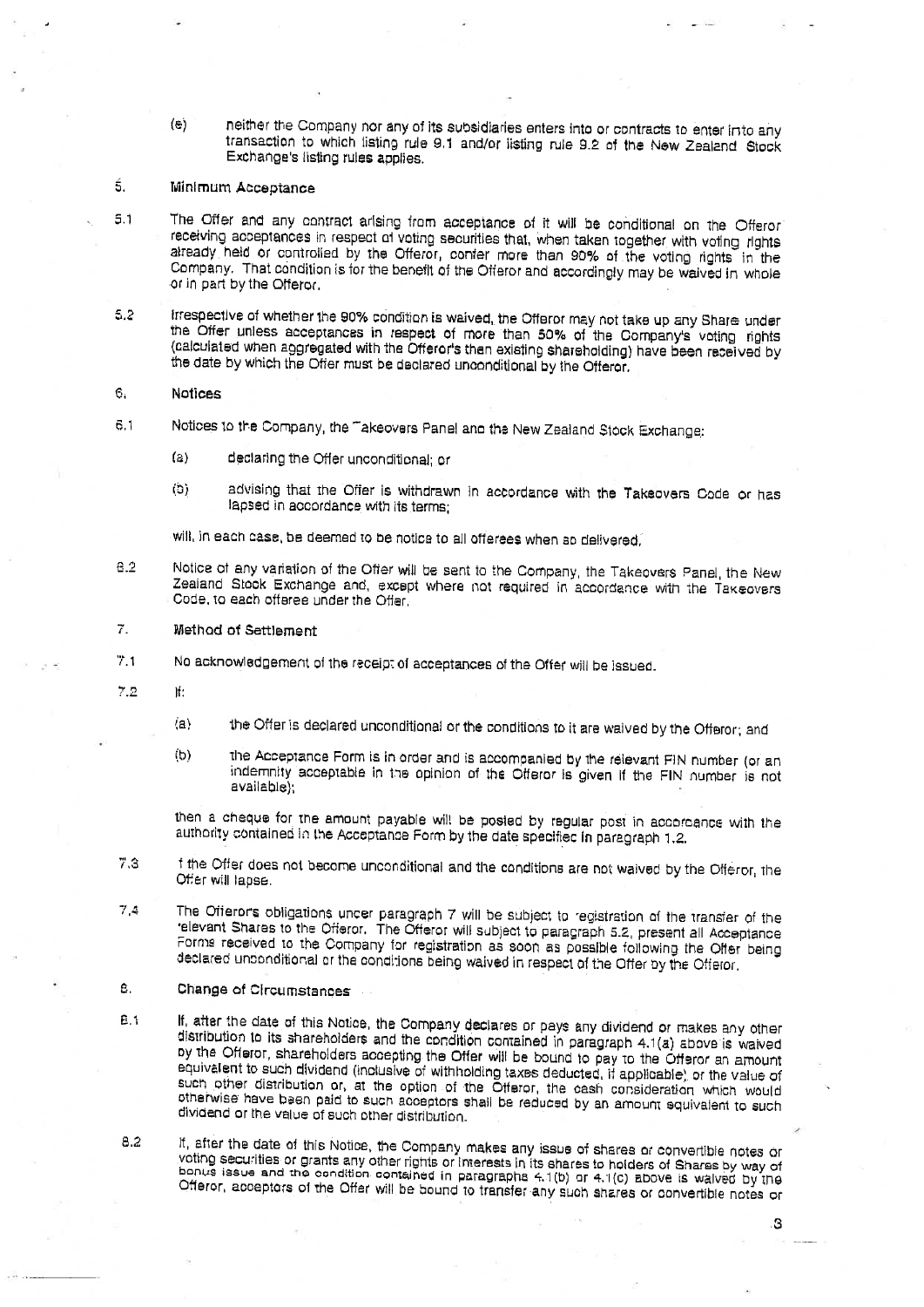other rights and interests received by or otherwise accruing to them to the Offeror, without any additional consideration.

- If all or any of the Shares are consolidated or subdivided after the date of the Offer then the Offer  $8.3$ will be interpreted to take into account such consolidation or subdivision and will be deemed to be for the securities resulting from such consolidation or subdivision and the consideration per Share, as applicable, provided for under paragraph 1.1 above will be increased or reduced, as the case may require, in proportion to such consideration or subdivision, and parties accepting the Offer will be bound to transfer such consolidated or subdivided securities to the Offeror on the basis of the consideration so increased or reduced.
- If the Company makes any issue of shares to any person on or after the date of the Offer other  $8.4$ than by way of bonus issue and the condition contained in paragraph 4.1(b) above is waived by the Offeror, then the Offer will be deemed to be extended to and include such shares and the consideration payable for them will be as provided in paragraph: above,
- $\Omega$ **Miscellaneous**

In this document:

- $9.1$ Any reference to the Takeovers Code means the takeovers code recorded in the Takeovers Code Approval Order 2000 (SR 2000/210).
- Except if expressly defined in this document, or where the context requires otherwise, terms  $2.2$ defined in the Takeovers Code shall have the same meaning in this document.
- $9.3$ All sums of money referred to in this Offer are in New Zealand currency.
- $S$  4 References to Notice are to this takeover notice issued in relation to the Offer to Arthur Barnett.
- $9.5$ References to time are references to New Zealand time.
- The Ofter and any contract arising from it shall be governed by and construed in accordance with  $9.8$ the laws of New Zealand.

#### 10. **Further Information**

Further information relating to the Offeror, as required by Schedule 1 to the Takeovers Code, is set out below, and forms part of, this Notice.

# INFORMATION REQUIRED BY SCHEDULE 1 TO THE TAKEOVERS CODE

#### 1. **Date**

The Offer will be dated.

2. Offeror and its Directors

The Offeron

- $(a)$ Name: Belwalsh Holdings Limited
- $(b)$ Address: C/- T D Scott & Co **Chartered Accountants** PO Bax 5344 **Dunedin** Attention: T.D.Scott
- $(C)$ Directors of the Offeror:

Trevor Donald Scott Julian Charles Stanley Smith

### $\mathbb{R}$ Target Company

Anhur Barnett Limited (Arthur Barnott)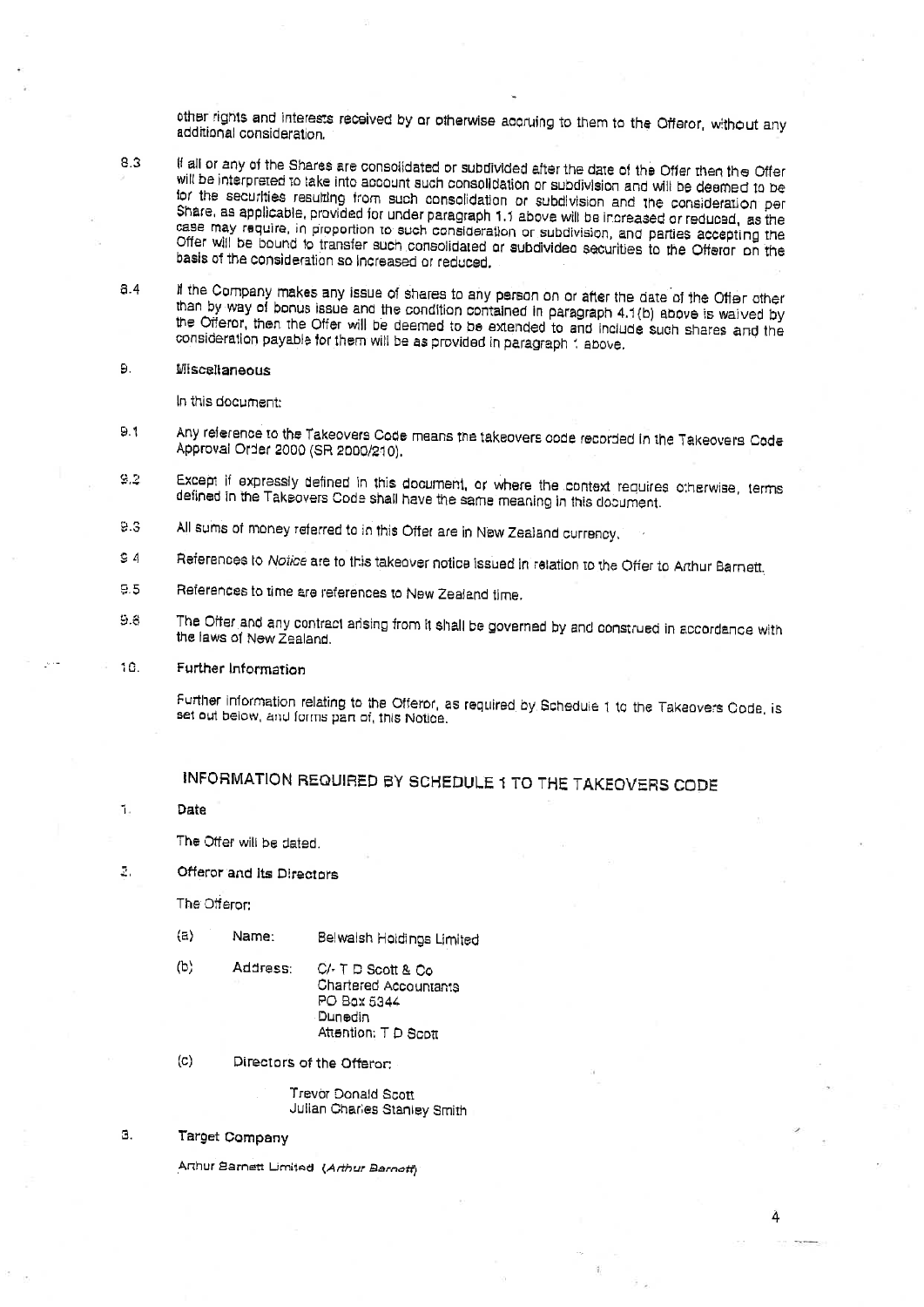#### **Advice Statement** 4

The advice statement will be set out in the Offer document.

Terms And Conditions Of The Offer  $\overline{5}$ .

The terms and conditions of the Offer will be as set out on pages 1 to 4 of this Notice.

- 6. Ownership Of Equity Securities Of Arthur Barnett
- At the date of this Notice, the number, designation and percentage of equity securities of Arthur- $6.1$ Barnett held or controlled by:
	- $(a)$ the Offeror, and
	- $(b)$ any related companies of the Offeror, and
	- $(c)$ any person acting jointly or in concert with the Offeror, and
	- any director of any of the persons described in paragraphs (a) to (c), and  $(d)$
	- any other person holding or controlling more than 5% of Arthur Barnett ordinary shares  $(e)$ within the knowledge of the Offeror,

are as follows:

| Name of Shareholder                                                                                              | Number of fully<br>paid ordinary<br>shares in Anhur<br>Barnett | Percentage of total<br>shares in Arthur<br>Barnett |
|------------------------------------------------------------------------------------------------------------------|----------------------------------------------------------------|----------------------------------------------------|
| Fraser Smith Holdings Limited                                                                                    | 6,724,770                                                      | 46,41%                                             |
| Jarden Custodians Limited                                                                                        | 1,449,678                                                      | 10.01%                                             |
| Trevor Donald Scott, David Houghton Wale<br>and Alexander Philip Laing as trustees of the<br>TD Scott No.2 Trust | 989,952                                                        | 6.83%                                              |
| <b>Julian Charles Stanley Smith</b>                                                                              | 4.489                                                          | 0.03%                                              |

#### $\overline{7}$ Trading In Arthur Barnett Equity Securities

To the best of the Offeror's information, knowledge and belief, none of the persons referred to in paragraph 6.1 above have, during the 6-month period before the date of this Notice, acquired or disposed of any shares in Arthur Barnett.

#### $\mathbf{\hat{a}}$ . Agreements to Accept Offer

As at the date of this Notice, no persons have agreed to accept this Offer conditionally or unconditionally.

### $\mathbf{S}_{\mathrm{r}}$ Arrangements To Pay Consideration

- The Offeror confirms that resources will be available to the Offeror sufficient to meet the  $9.1$ consideration to be provided on full acceptance of the Offer and to pay any dests incurred in connection with the Offer (including any debts arising under rule 49 of the Code).
- A statement setting out the rights of each offeree under rule 34 of the Takeovers Code to  $9.2$ withdraw their acceptance for non-payment by the Offeror of the consideration, is set out in paragraph 1.3 of this Notice.

### No Arrangements Between Offeror and Arthur Barnett 50.

As at the date of this Notice, no agreement or arrangement has been made or is proposed to be made between the Offeror (or an associate of the Offeror) and Arthur Barnett or a related company of Annur Barnett in connection with or in anticipation of or in response to the Offer.

### 11. No Arrangements Between Offeror, and Directors and Officers of Arthur Barnett

As at the date of this Notice, no agreement or arrangement has been made or is proposed to be made between the Offeror or an associate of the Offeror and the directors or senior officers of<br>Arthur Barnett (or a related company of Arthur Barnett) in connection with or in anticipation of or In response to the Offer.

5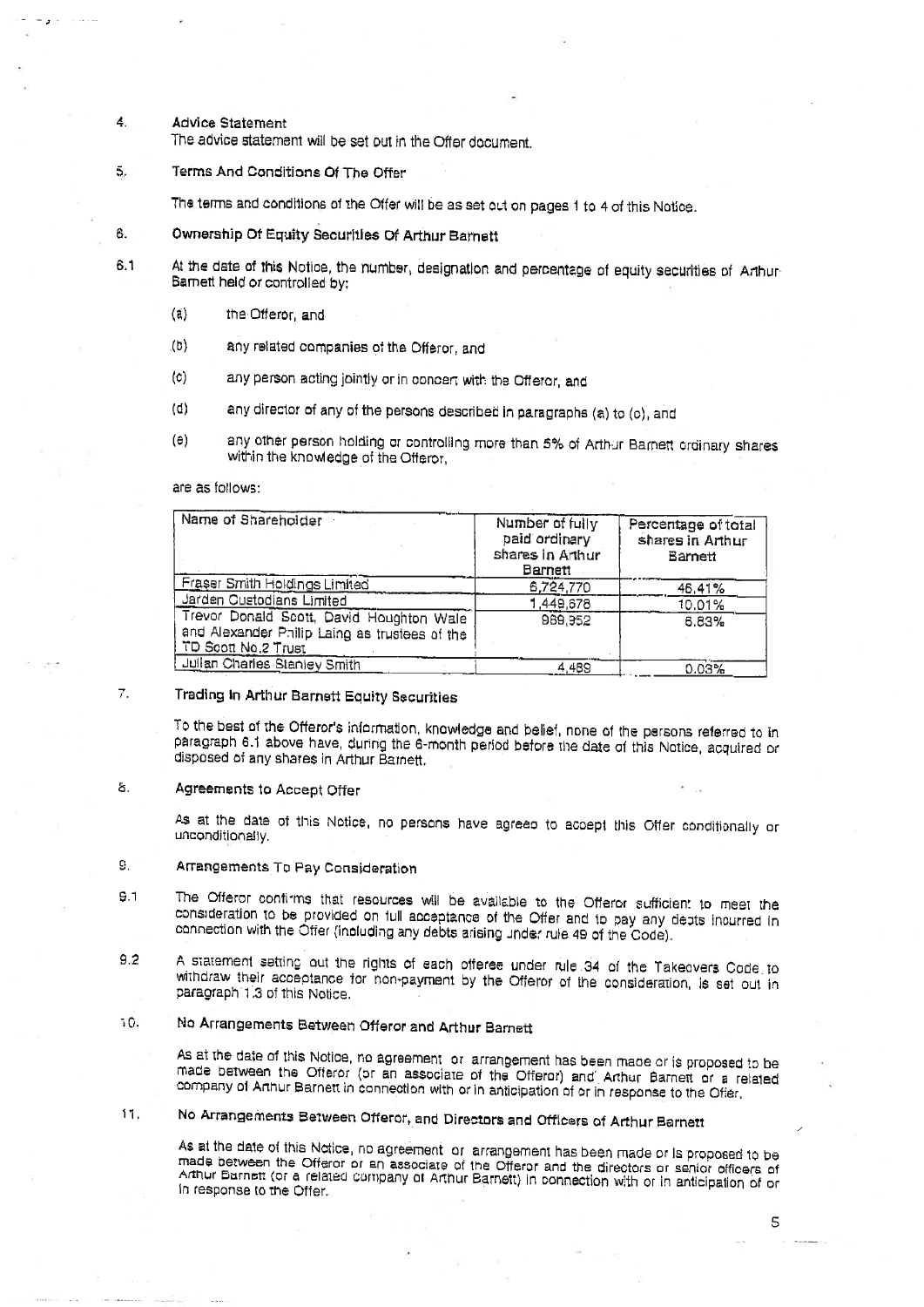### 12 No Financial Assistance

No financial assistance (directly or Indirectly) is to be provided by Arthur Barnett in connection with the Offer.

### 13. Acquisitions Of Securities

This Offer will be a full offer for cash and neither the Offeror nor any related company of the Offeror or any person acting jointly or In concert with the Offeror, or any of their respective directors intend to acquire Shares in Arthur Barnett under rule 36 of the Code otherwise than under the Offer.

#### $\uparrow$  . Likelihood Of Changes

The Offeror does not intend to make any material changes in respect of the business activities of the Company and its subsidiaries.

### 15. Pre-emption Clauses In Arthur Barnett Constitution

There are no restrictions contained in the constitution of Arlnur Barnett on the right to transfer Shares to which the Offer relates which would have the effect of requiring holders of the Shares to offer the Shares for purchase to members of Arthur Barnett or another person before transferring the Shares.

#### 16. No Escalation Clauses

As at the date of this Notice, no agreement or arrangement exists under which any existing holders of Shares in Arthur Barnett will be may receive in relation to or as a consequence of the Offer, additional consideration over and above the consideration set out in the Offer.

### Independent Advisers Report  $17.$

An independent adviser's report is not required to be included with the Offer under rule 22 of the Code.

### 18. Additional Disclosures If Consideration Includes Securities

The consideration offered under the Offer does not include securities or shares of any other *iSSLIE* 

#### 19. Certificate

To the best of our knowledge and belief, after making proper enquiry, the information contained in the Offer cocument is, in all material respects, true and correct and not misleading, whether by dmission of any information or otherwise, and includes all the information required to be disclosed by the Offeror under the Taksovers Code,

CERTIFIED BY: ا/ /ساسح

Director

Direc

Takeovers Panel  $_{\rm CO}$ 

New Zealand Stock-Exchange (with notice of intention to make Offer) Registrar of Compenies (with indice of intention 16 make Offer) Arbur Samett Limited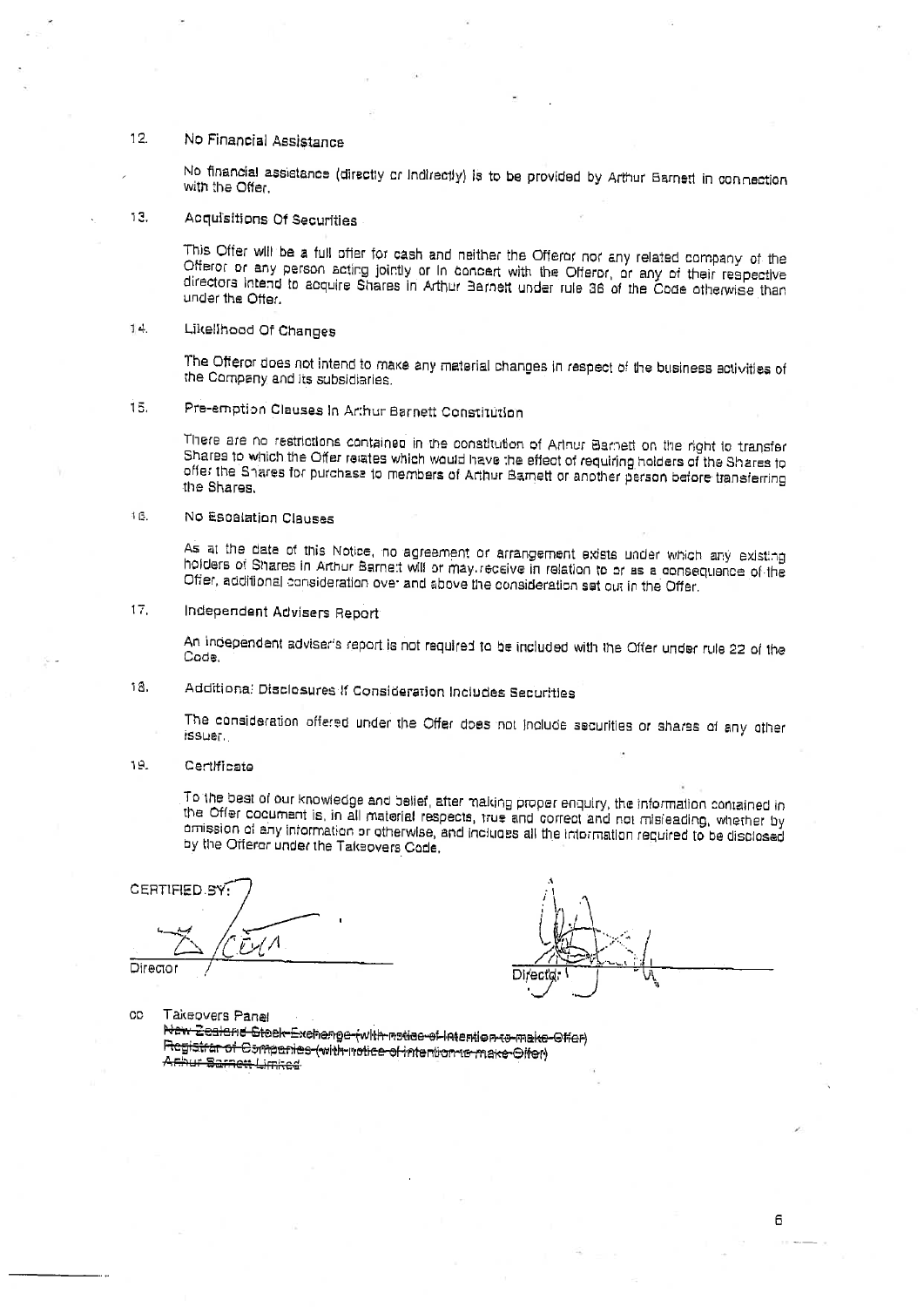# Appendix One -

# FORM OF ACCEPTANCE AND TRANSFER BELWALSH HOLDINGS LIMITED OFFER FOR SHARES IN ARTHUR BARNETT LIMITED

|                                         | Holder Number                                | Number of Shares                                    |
|-----------------------------------------|----------------------------------------------|-----------------------------------------------------|
|                                         | <b>Faster Identification</b><br>Number (FIN) | <b>Total Consideration</b><br>(at \$1.40 per share) |
| Shareholder/Transleror (the Transferor) |                                              |                                                     |

By signing this form the Transferor, for the consideration stated above, hereby:

- accepts the Offer dated (Date of Offer) 2002 of Belwaish Holdings Limited (the Transferee) for the shares  $(a)$ described above in Arthur Barnet: Limited (the Company) held by the Transferor, subject to the conditions on which they are so held and transfers those shares to the Transferee; and
- $(b)$ represents and warrants to the Transferee that title to the Transferor's shares, described above in the Company held by the Transferor will pass to the Transferee free of all liens, charges. mortgages. encumbrances and other adverse interests and claims of any kind, and that the Transferor has full power and capacity to sell and transfer all such shares; and
- as set out on the reverse of this form, enters into an indemnity in favour of and for the Company and the  $\{c\}$ Transferee, and appoints the Transferee the attorney of the Transferor.

And the Transferee hereby agrees (as evidenced by its execution of a form of agreement to which this form and those of other transferors shall be appended together comprising an instrument of transfer) to take the shares subject to such conditions. The Transferor hereby authorises the Transferee to use the Transferon's FIN number to transfer the shares to the Transferee. For this purpose the FIN number must be set out above. If you do not fill in the FIN number, the indemnity overleaf will apply.

| Dated and executed the           | day of                       | 2002 |
|----------------------------------|------------------------------|------|
| FOR AN INDIVIDUAL/ATTORNEY       | FOR A COMPANY                |      |
| Signed by the Transferor:        | Signed by the Transferor by: |      |
| in the presence of:              | Director                     |      |
| Name:<br>Occupation:<br>Address: | Director                     |      |

### NOTES AND INSTRUCTIONS FOR COMPLETION

- $\tilde{\mathbf{L}}$ INTERPRETATION: In this form references to the Transferor in the singular shall include the plural.
- TO ACCEPT THE OFFER: Insert your FIN number in the space provided. Sign this form where marked  $\mathbf{2}$ "Signed by the Transferor" and have your signature witnessed. Any person (including your husband or wife) may witness your signature and must add his or her occupation and full address in the space provided. Companies must sign in accordance with the Companies Act 1993.
- JOINT HOLDERS: If the shares are registered in the names of joint holders, all must sign the form. 3,
- $\pmb{\Lambda}$ POWER OF ATTORNEY: If the form is signed under a power of attorney, the relevant power of attorney must be submitted with the form for noting and return, and the certificate printed overleaf must be completed. Where such power of attorney has already been noted by the Company, then this fact must be stated under the signature of the attorney.
- ON COMPLETION: Place the signed form in the enclosed reply paid envelope and post to the Transferee 5. at the addresses below as soon as possible, but in any event so as to be received not later than fine Closing Date] 2002 (subject to paragraph 1.2 of the Offer).

Belwalsh Holdings Limited, C/- T D Scott & Co, Chartered Accountants, PC Box 5344, Dunedin,

PREVIOUS SALE: If you have sold all of your shares, please pass this form together with the Offer 6. documents to your sharebroker or the purchasers of such snares. If you have sold part of your shareholding, record that fact on this form by amending the number of shares noted as being held by you on the face of this form, Please also refer to the more detailed instructions on pages 1 and 5 of the Offer.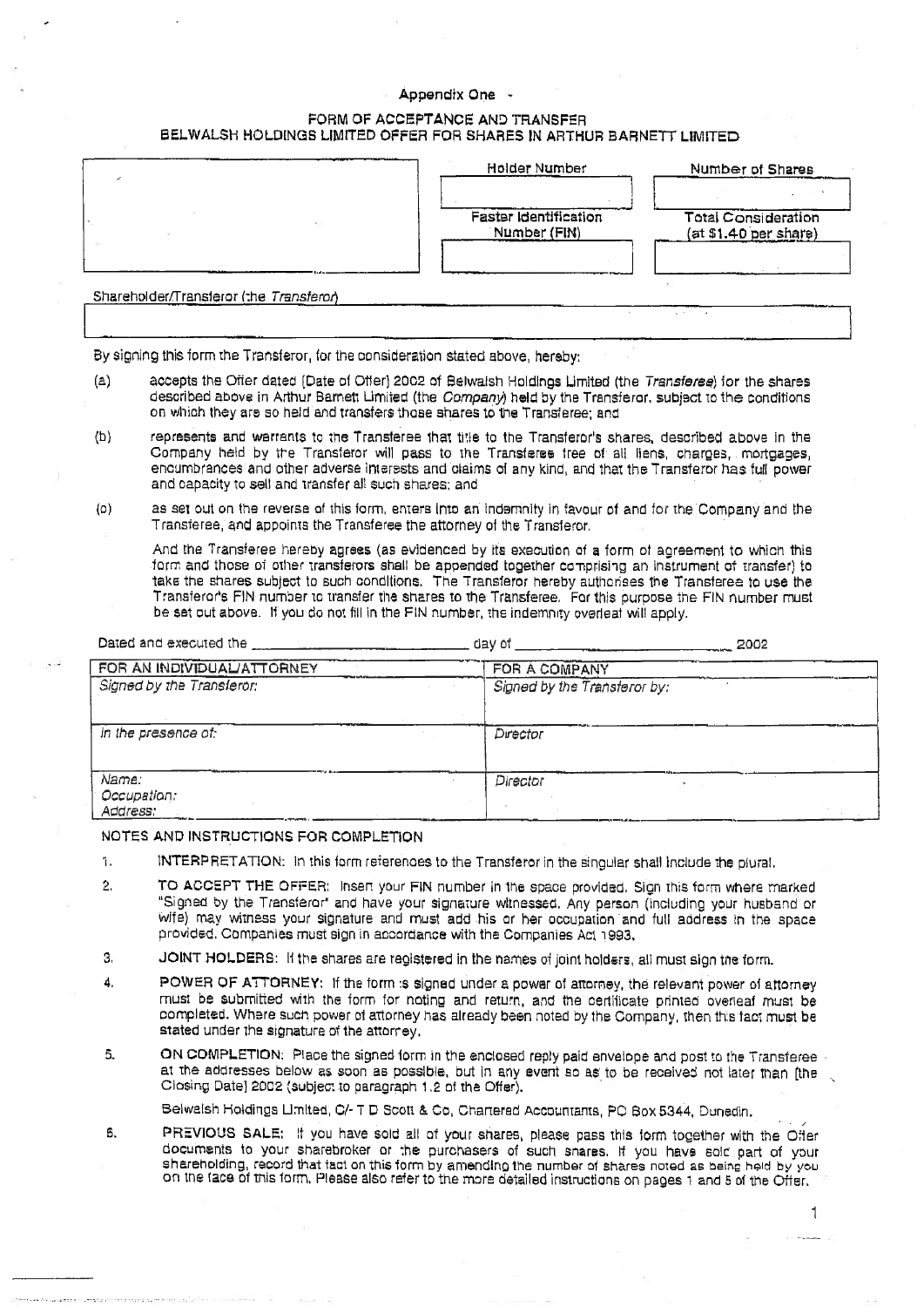# FORM OF ACCEPTANCE AND TRANSFER

# BELWALSH HOLDINGS LIMITED OFFER FOR SHARES IN ARTHUR BARNETT LIMITED

BY THE TRANSFEROR'S EXECUTION ON THE FACE OF THIS FORM, THE TRANSFEROR:

Hereby declares that, if the FIN number in respect of the shares is not stated on this form in the space provided overleaf:

- $1.1$ the Transferor is the holder of the shares shown on the face of this form and, where the shares have been allocated a FIN number, the Transferor has made a proper search for the FIN number and has been unable to locate that number;
- $1.2$ the Transferor has not mortgaged, gledged, transferred or otherwise dealt with the shares and no other person holds any interest in the shares and they are the property of the Transferor absolutely; and
- the Transferor will indemnify the Company and the Transferee against any costs, loss or  $1.3$ damages arising out of the failure to produce the FIN number or through or in consequence of the transfer of the shares being registered by the Company without production or use of the FIN number.

**AND** 

Anudi avit Livyu

 $\blacksquare$ 

 $2.$ 

Hereby enters into a Power of Attorney in favour of the Transferee as follows:

As from the time of the Offer being declared unconditional, I/we hereby irrevocably authorise and appoint the Transieree (with power of substitution by the Transieree in favour of such person(s) as the Transferee may appoint to act on its behalf) as my/our attorney and agent to act for me/us and do all matters of any kind or nature whatsoever in respect of or partaining to the shares referred to on the face of this form in the Company and all rights and benefits attaching to them as the Transferee may think proper and expedient and which I/we could lawfully do or cause to be done if personally acting, including the transfer of shares to any person or persons whatsoever, the appointment of a proxy or proxies for any meeting of the shareholders of the Company, attendance in person at, and voting at, such meeting, application to any court whatsoever and execution of all documents in my/our name(s) which the Transferee may consider necessary for all or any of the foregoing purposes. This includes without limitation, authorising the Transferee to take any action as may be necessary to enable the registration of the transfer of the snares to the Transferee.

# IF SIGNING UNDER POWER OF ATTORNEY

# IF THIS FORM IS SIGNED UNDER POWER OF ATTORNEY, THE ATTORNEY(S) SIGNING MUST SIGN THE FOLLOWING CERTIFICATE:

# CERTIFICATE OF NON-REVOCATION OF POWER OF ATTORNEY

| <b>IWE</b> |                                                                                                                                                                                                                                      |       |
|------------|--------------------------------------------------------------------------------------------------------------------------------------------------------------------------------------------------------------------------------------|-------|
|            | (Insert name of Attorney(s) signing)                                                                                                                                                                                                 |       |
|            |                                                                                                                                                                                                                                      |       |
|            | (Address and Occupation)                                                                                                                                                                                                             |       |
|            | HEREBY CERTIFY:                                                                                                                                                                                                                      |       |
|            | THAT by a Power of Attorney dated the subsequence of day of subsequence the Transferor named and                                                                                                                                     |       |
|            | described on the face of this form (the Donor) appointed me his/her/its/their attorney on the terms and<br>conditions set out in that Power of Attorney.                                                                             |       |
|            | THAT I/we have executed the form printed on the face of this document as attorney under that Power of<br>Attorney and pursuant to the powers thereby conferred upon me/us.                                                           |       |
|            | THAT at the date hereof I/we have not received any notice or information of the revocation of that Power<br>of Attorney by the death (or winding up) of the Donor or otherwise,                                                      |       |
|            | Signed at <u>Committee Committee Committee that the second committee of the second committee of the second committee of the second committee of the second committee of the second committee of the second committee of the seco</u> | .2002 |

Signature of Attorney(s)

NOTE: Your signature does not require witnessing.

 $\mathbf{2}$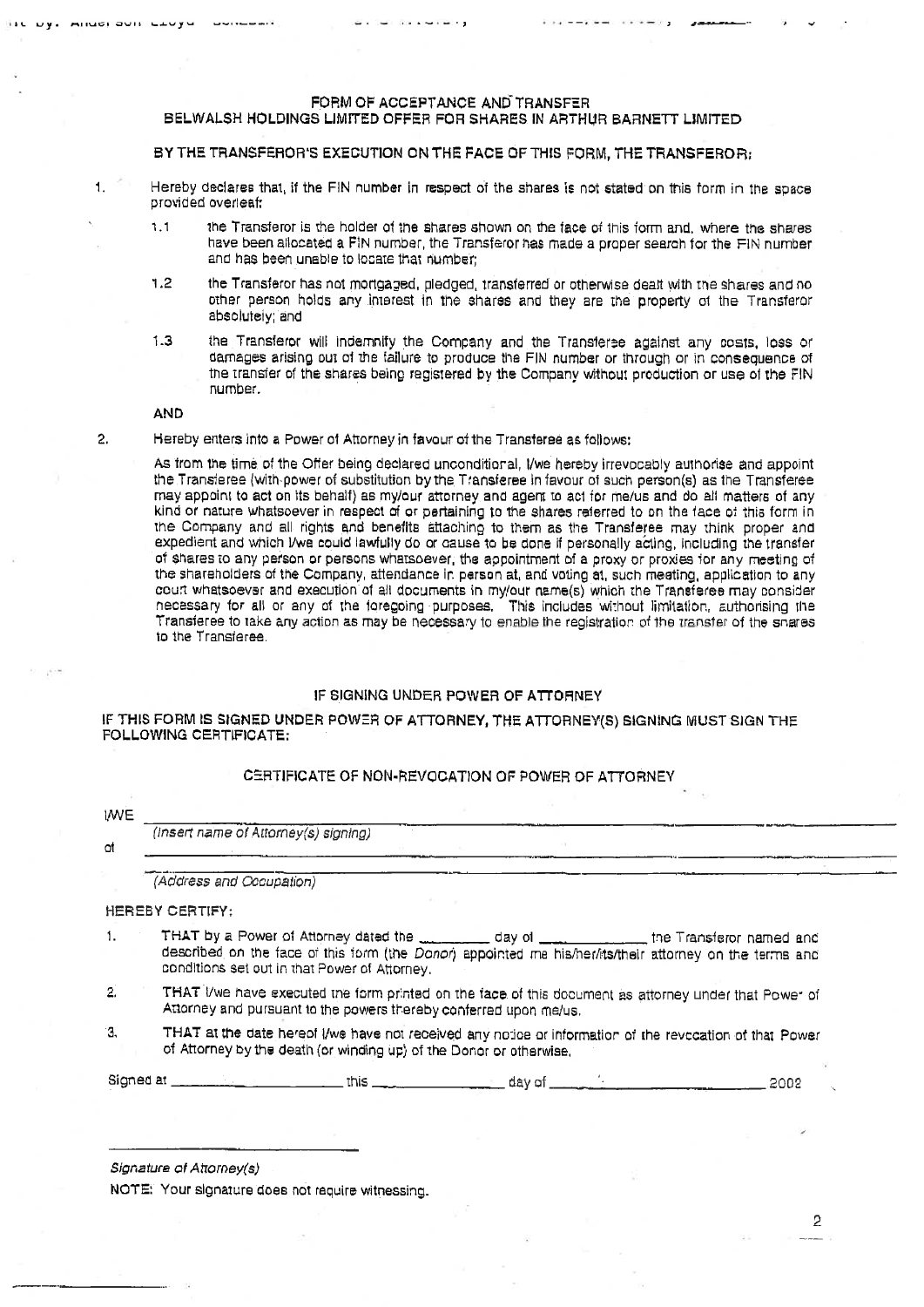### 2 September 2002

# NZ\$1.40 CASH OFFER FOR ALL ARTHUR BARNETT LIMITED SHARES

Dear Shareholder.

On behalf of the Board of Directors of Belwalsh Holdings Limited (Belwalsh). I have pleasure in enclosing the offer to acquire all of your shares in Arthur Barnett Limited (Arthur Barnett).

Belwalsh's intention is to ensure that Arthur Barnett continues as a retailer and property company. For a long time Arthur Barnett has been undercapitalised which has been reflected in a continuing low share price. The investing public have been confused as to whether Arthur Barnett is a retailer or a property company and the share price has been penalised accordingly. Without an injection of additional capital it is unlikely the business will grow and this will have a significant impact on the future share price. It is the intention of Belwalsh to introduce additional capital and to build and expand the business.

Our offer is NZ\$1.40 cash for each ordinary share. Amongst other things, the offer is conditional upon Belwalsh receiving acceptances for at least 90% of the shares in Arthur Barnett. Other conditions of the offer are detailed in the Takeover Offer attached to this letter (the Offer). The Offer closes on 1 December 2002.

# WHY SHOULD YOU ACCEPT THIS OFFER

Belwalsh's Offer price of NZ\$1.40 per ordinary share represents:

- a significant premium over the price at which Arthur Barnett has traded during 2002.  $\{i\}$
- $(ii)$ a more than 60% premium over the average price at which Arthur Barnett traded in the six months prior to the announcement of this Offer.

By accepting Belwalsh's Offer for your Arthur Barnett shares:

- You will be sent payment by regular post of NZ\$1.40 per ordinary share not later than the later of the Closing Date of the Offer (currently 1 December 2002) and the date which the Offer becomes unconditional subject to any extension of the time within which the Offer may be accepted; and
- You will not incur any brokerage or stamp duty charges.

You are encouraged to accept this Offer soon, as it closes on 1 December 2002.

### **ABOUT BELWALSH**

Belwaish is a private South Island company controlled by the T D Scott No 2 Trust and Fraser Smith Holdings Limited, a company associated with Julian Smith.

# HOW TO ACCEPT THIS OFFER

To accept the Offer, please complete the enclosed personalised Form of Acceptance and Transfer (Acceptance Form) in accordance with the instructions set out in the Takeover Offer and on the back of the Acceptance Form. Return the Acceptance Form as soon as possible using the reply paid envelope supplied. The Offer is planned to close at 5 pm (New Zealand time) on 1 December 2002,

If you have lost your personalised Acceptance Form, or if you have any other questions on how to accept, please contact T D Scott & Co in Dunedin on 64 3 479 0190 (Trever Scott).

I believe that this Offer represents a full and fair price for your Arthur Barnett shares and will be good for the longterm success of this New Zealand company. I recommend it for your careful consideration.

Yours sincerely

Trevor D Scott **Director**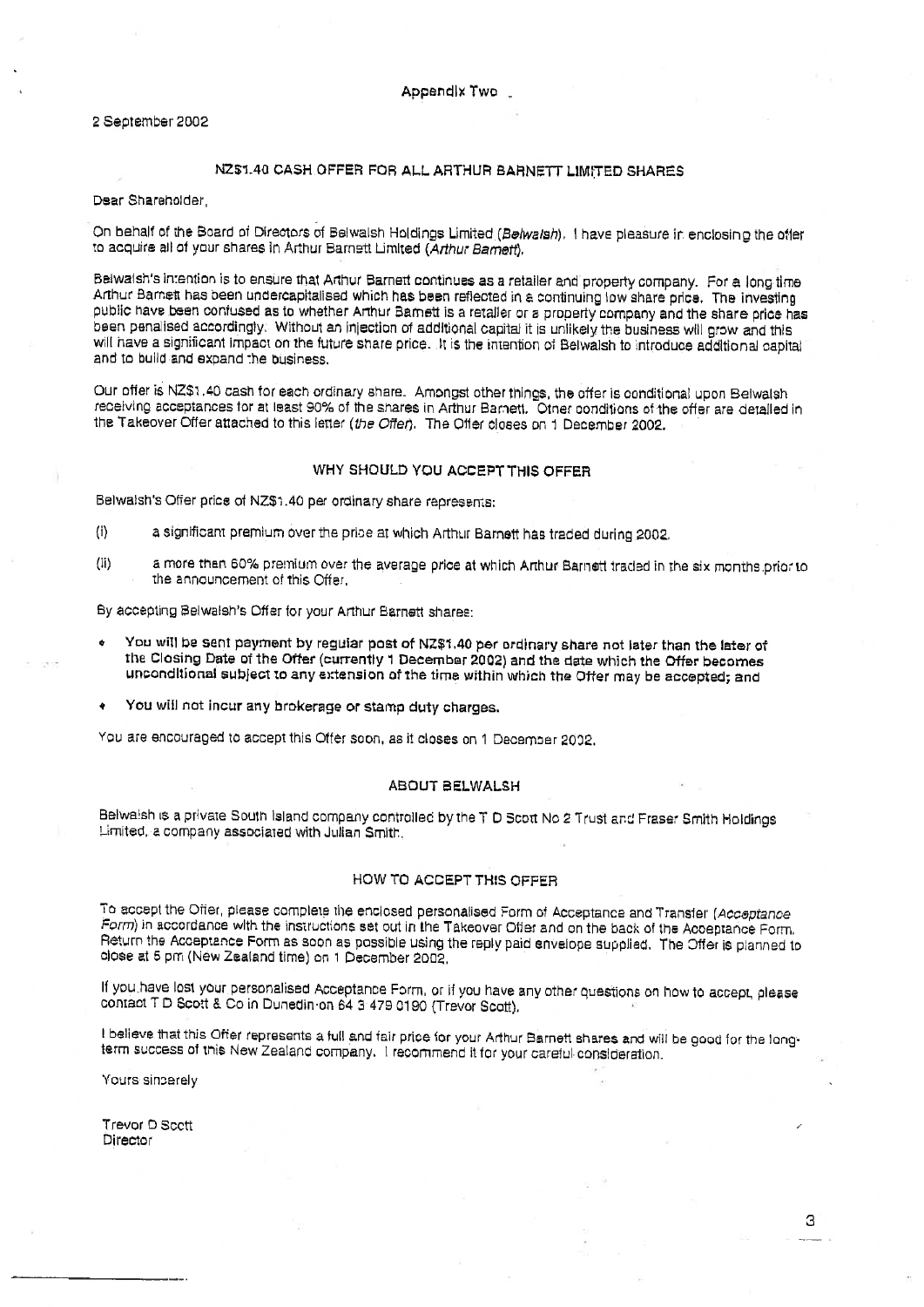### **Appendix Three**

# SUMMARY OF OFFER

On 8 August 2002, Belwalsh announced that it would make a full offer under the Takeovers Code for all of the shares in Arthur Barnett. The key terms of the Offer are:

Consideration: \$1.40 per share in Arthur Barnett. ÷.

- The Offer is conditional on receipt of acceptances which take Belwash's voting rights to more  $\sim$ than 90% of the voting rights in Arthur Barnett.
- The Offer closes at 5 pm on a date 90 days after the date of the Offer (unless extended in v. accordance with clause 3.1 of the Offer).

The detailed terms of the Offer are set out at pages 4 to 7 of this document.

# HOW TO ACCEPT THIS OFFER

If you have sold all or some of your snares, please refer to the instructions on the from page of this document.

### If you are a shareholder

To accept the offer by Belwalsn, you should complete the personalised shareholders' Acceptance Form enclosed with this document, in accordance with the instructions set out on that Acceptance Form. Then deliver or mail the Acceptance Form in the enclosed reply paid envelope to:

Betwalsh Holdings Limited C/- T D Scott & Co PO Box 5344 Moray Place Dunedin New Zealand

If you cannot readily locate your Faster Identification Number (FIN number) or you do not have one please complete the indemnity on the reverse of the Acceptance Form.

### **IMPORTANT**

### ACCEPTANCES MUST BE RECEIVED BY 5 PM ON 1 DECEMBER 2002 (SUBJECT TO PARAGRAPH 3.1 OF THIS OFFER)

## IF YOU HAVE LOST YOUR PERSONALISED ACCEPTANCE FORM, OR IF YOU HAVE ANY OTHER QUESTIONS ON HOW TO ACCEPT, PLEASE CONTACT TID SCOTT & CD IN DUNEDIN ON 64 3 479 0140